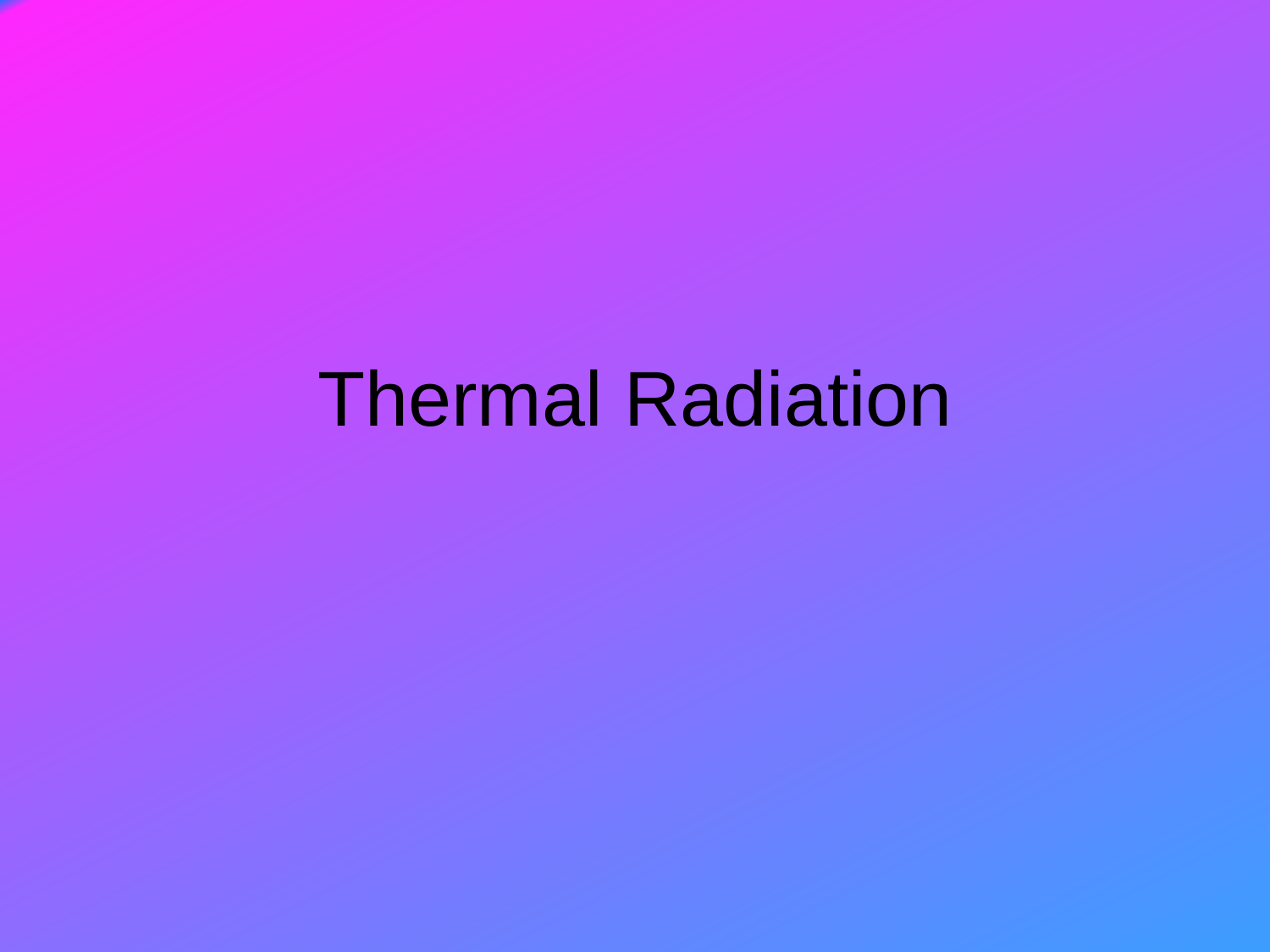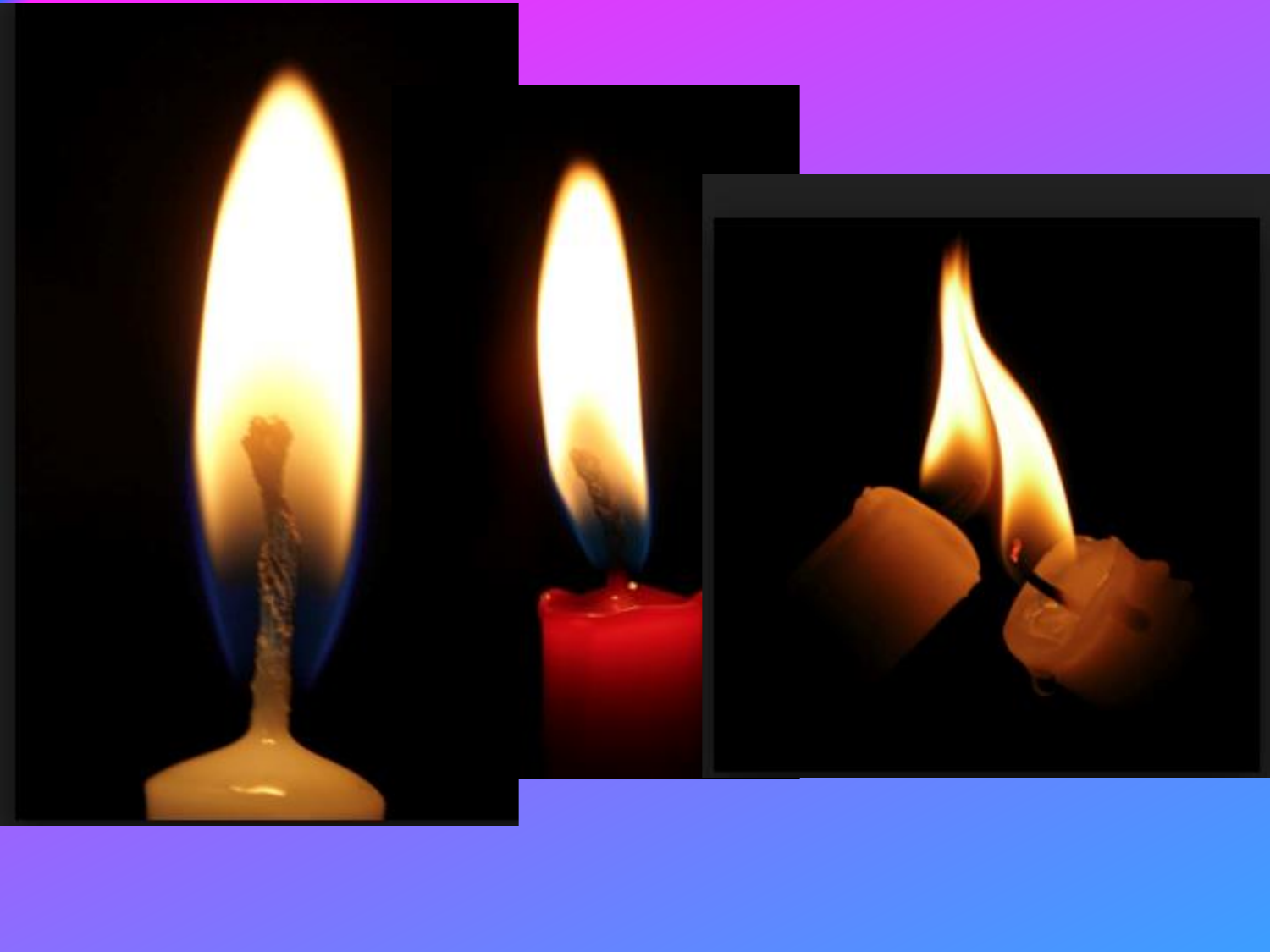### Absorption and Emission

"*A good absorber of radiation must also be a good emitter of thermal radiation.*"

Why? (what would happen if an object absorbs everything but emits nothing?)

An **ideal** absorber absorbs all EM radiation that falls on it, and will radiate energy away at the maximum possible efficiency.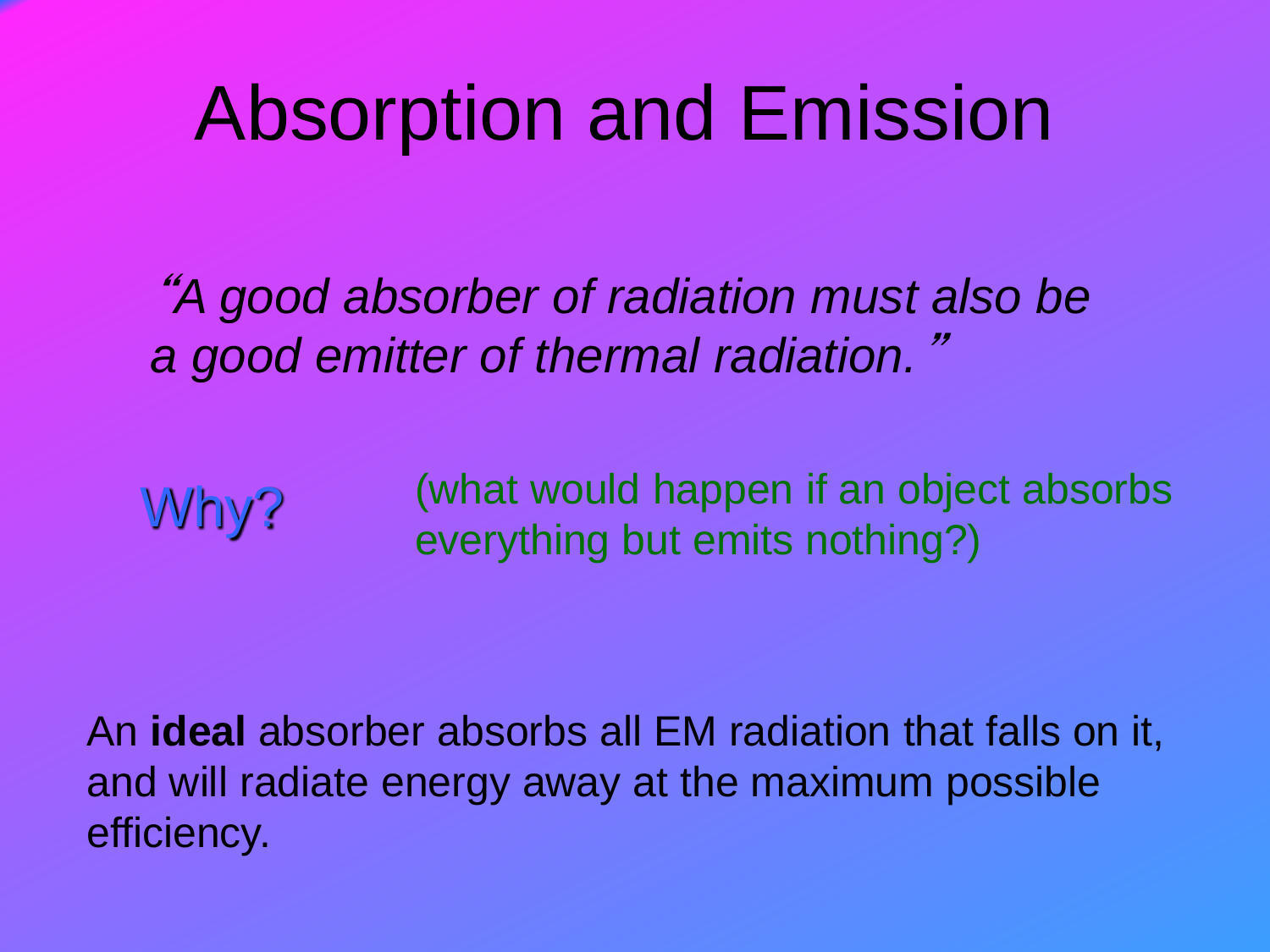#### Things that act like Thermal Blackbodies



Since water absorbs IR, clouds can absorb and emit like blackbodies. But it may take several hundred meters for absorption to occur, so the emission will be from that same depth.



Land and water will also absorb and re-emit very well, usually in the top one or two mm.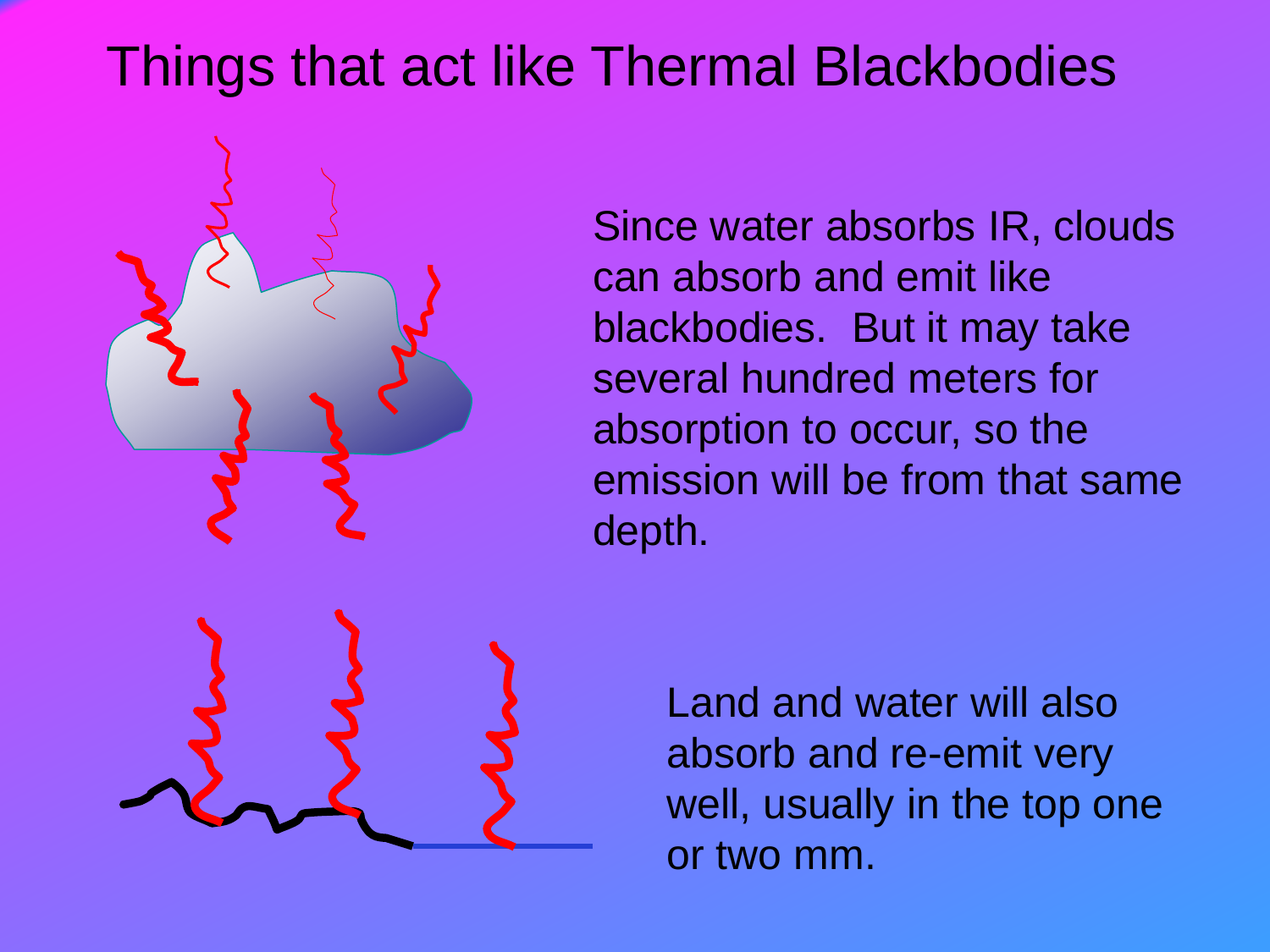#### Atmospheric transmission at top….

#### **LAND - THERMAL RADIATION**



#### Emission from various surface types at bottom.

EOS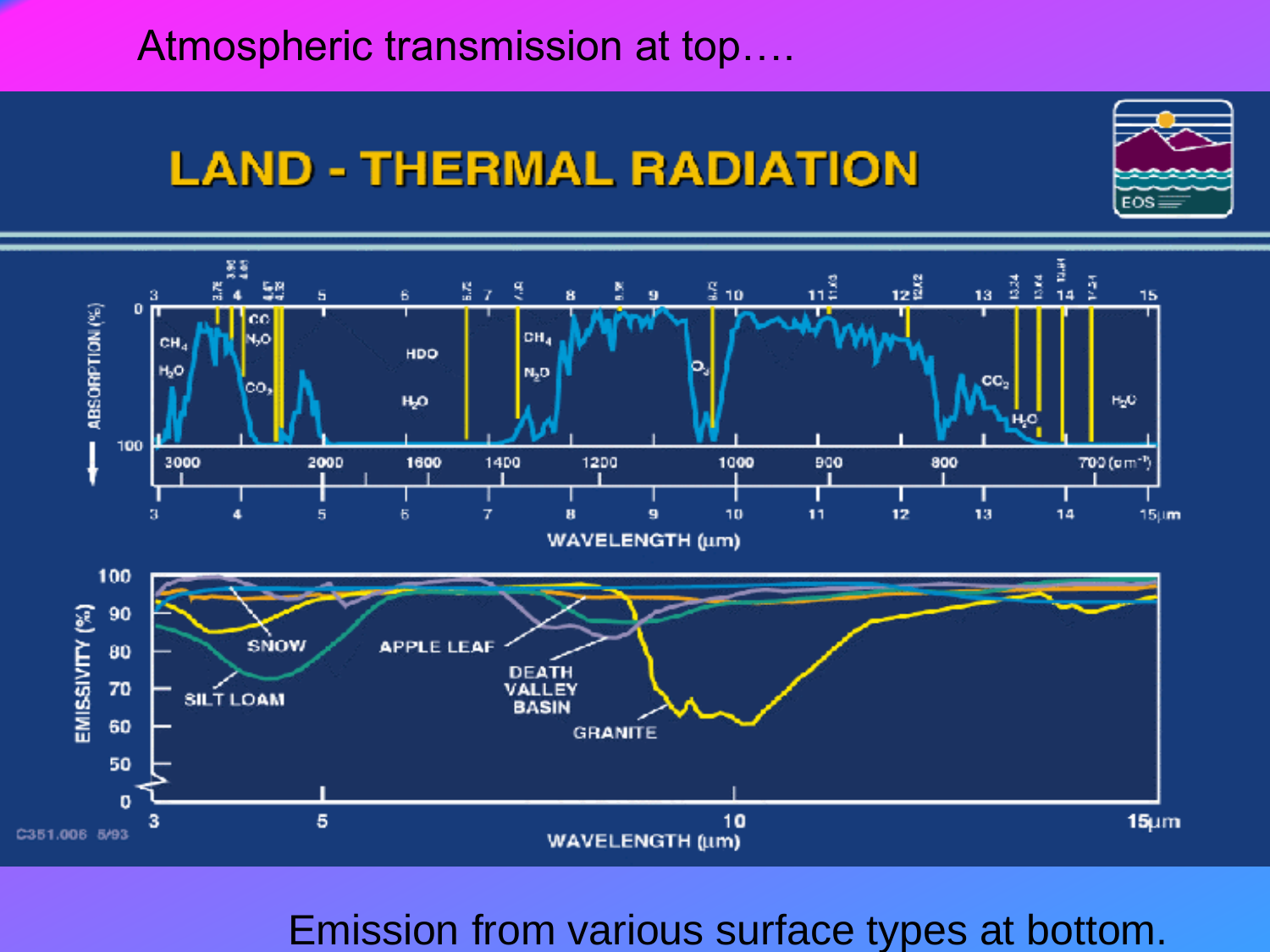### Ideal Thermal Radiation

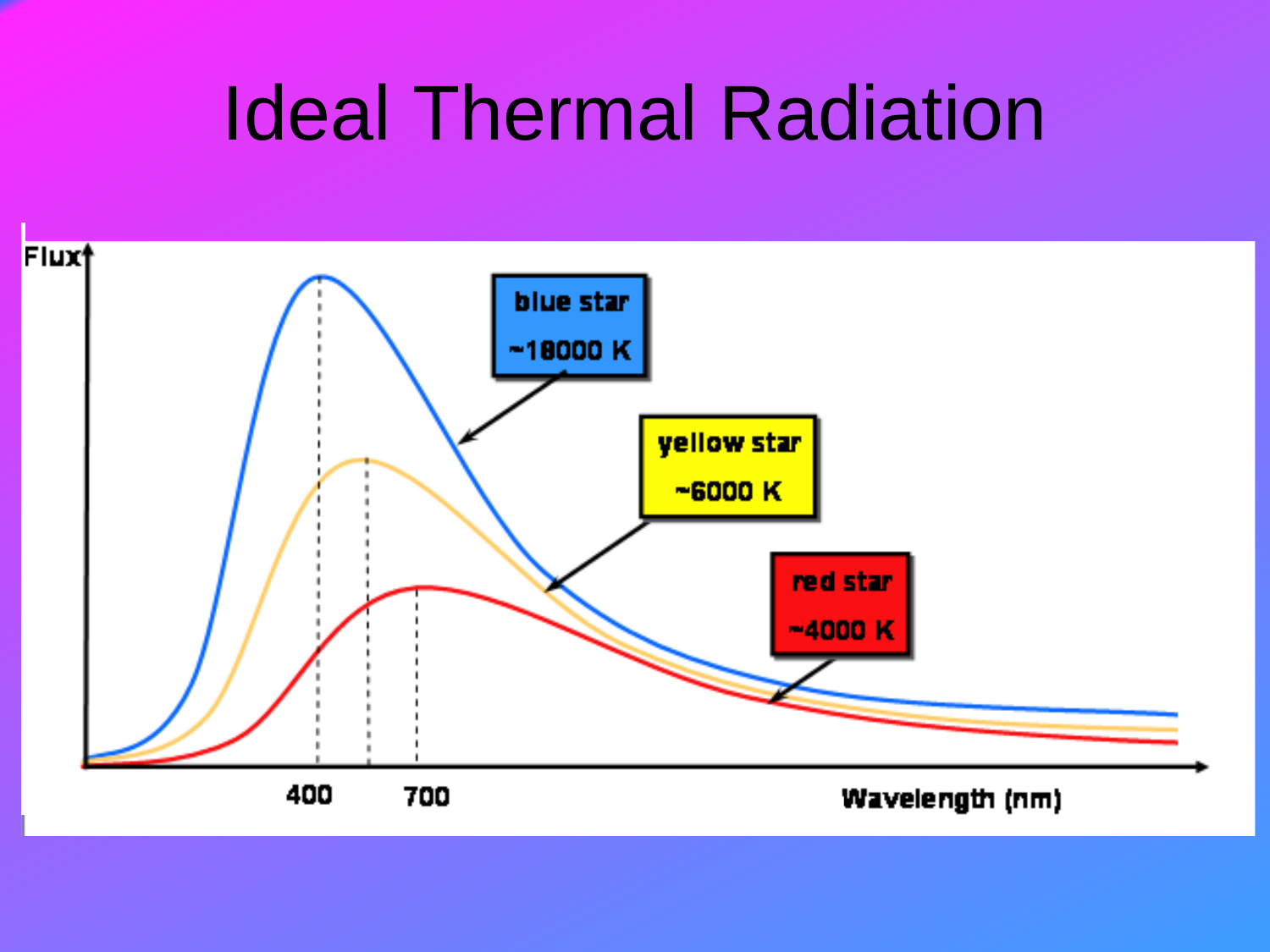#### Shift of Peak with Temperature (Wien's Displacement Law)

#### $T\lambda_{\text{max}}$  = constant (2897 µmK)

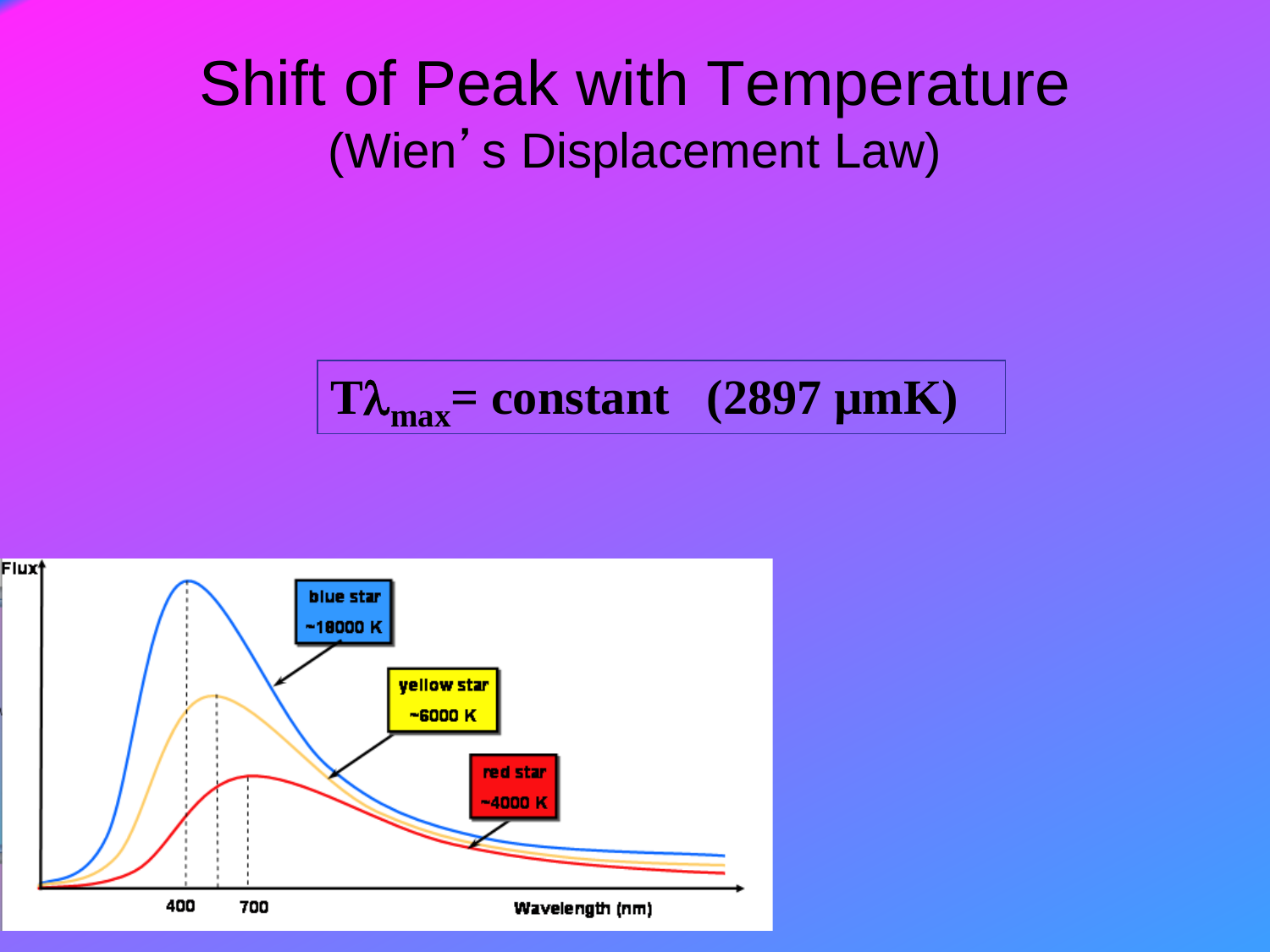Q1: if sunlight peaks in the yellow (0.5 µm), what is the temperature?

> $T = constant/\lambda = (2.897 \times 10^3 \mu mK)/(5 \times 10^{-1} \mu m)$  $= 0.58 \times 10^4$  K = 5.8 x 10<sup>3</sup> K

Q2: approximately at what wavelength does Earth's thermal radiation peak?

> $\lambda =$  constant/T = (2.897x10<sup>3</sup> µmK)/(290 K)  $= (2.897 \times 10^3)/(2.9 \times 10^2) \mu m = 10^1 \mu m$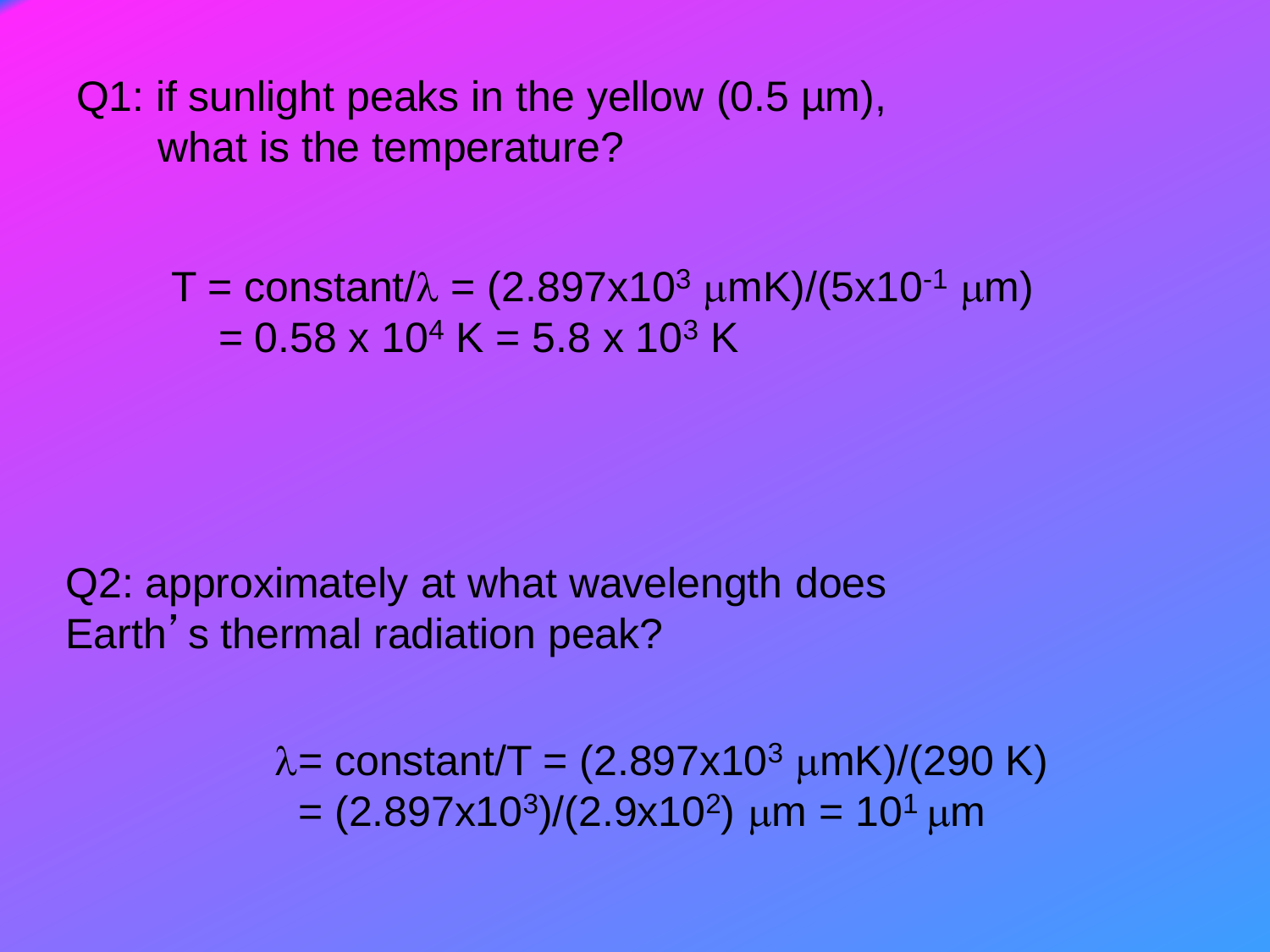# The Planck Function

*Intensity around a single wavelength*

$$
I(1, T) = e \frac{A}{\int_0^5 \left( \exp\left(\frac{B}{IT}\right) - 1 \right)}
$$

$$
A = 1.19 \times 10^8 \, \text{W} \mu \text{m}^4/\text{m}^2
$$

 $B = 1.441 \times 10^4 \mu m K$ 

Note the result is in  $(W/m^2)/\mu m$ , so represents a micron range of the spectrum around the wavelength.



*I gives you the radiant intensity from an object per unit area at a given wavelength and temperature.*

*Emissivity*  $\varepsilon$  *ranges from 0 to 1, and depends on the material.*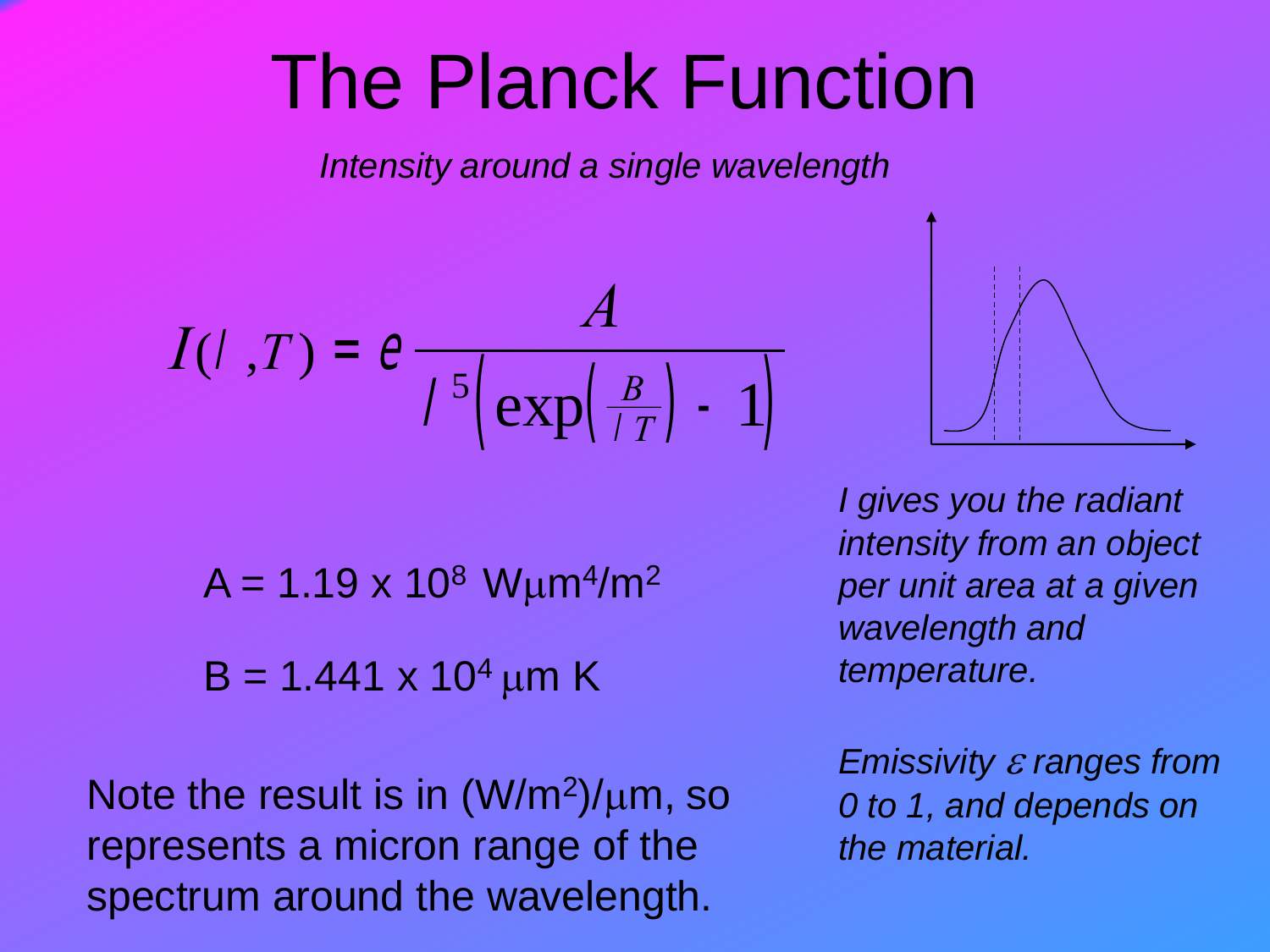# Plug 'n Play

At typical Earth temperatures, how much radiation will be emitted per square meter within a 1 micron slice of spectrum centered on 10 microns?  $(sasume$  emissivity = 1)

$$
I(10mm,300K) = 1 \frac{1.19x10^{8 Wmm^4}}{(10^1mm)^5(\exp(\frac{1.441x10^4mm^4}{(10^1mm)(3x10^2/K)})-1)}
$$

$$
=\frac{1.19x10^{3} W_{m^2 m m}}{\exp(\frac{1.441}{3} \frac{10^4}{10^1 0^2})-1} = 0.00984x10^3 W_{m^2 m m} = 9.84 W_{m^2 m m} \tag{14.41} / 3
$$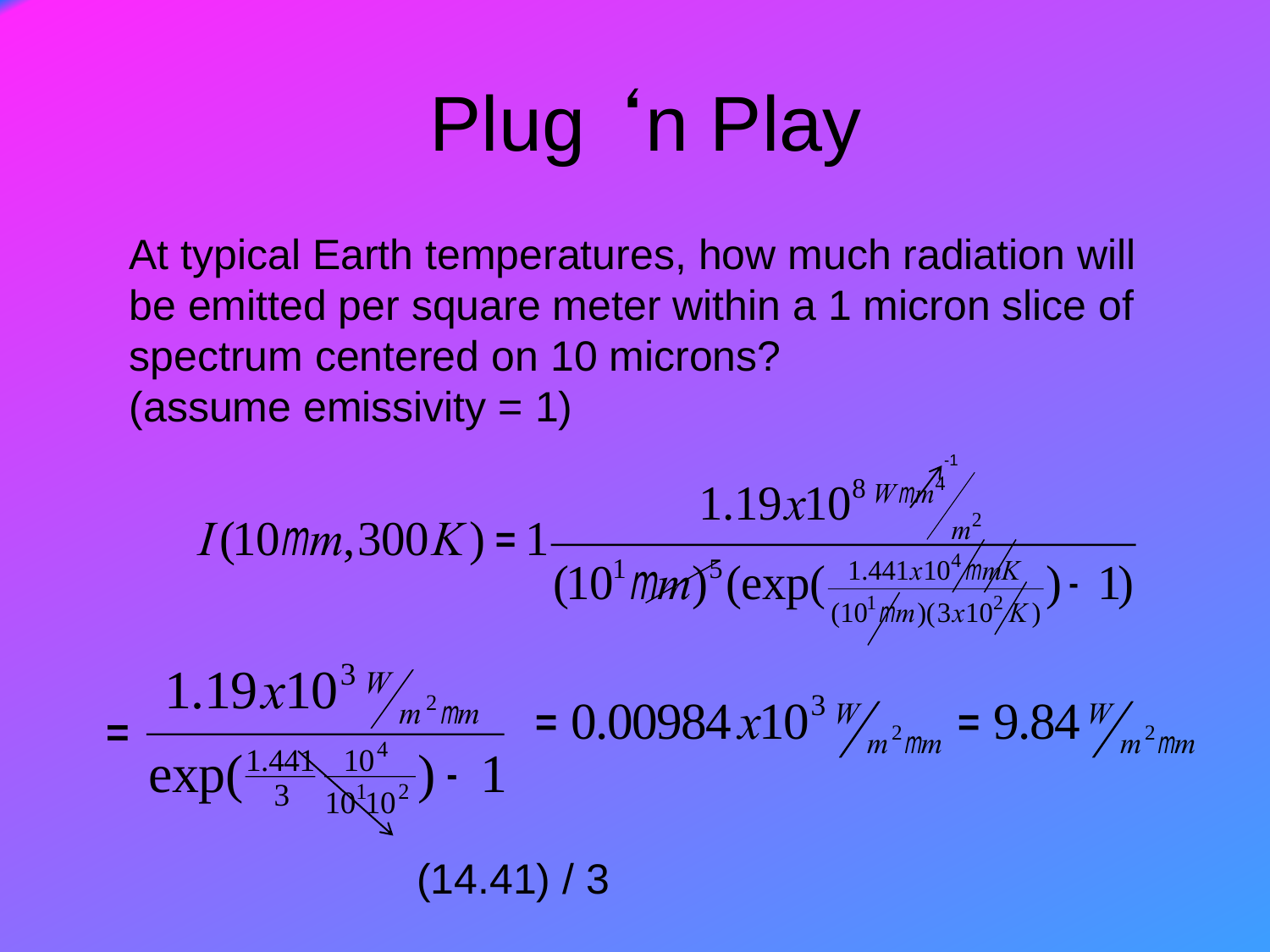# Brightness Temperature

What if you have the satellite values of Intensity for thermal radiation, but want to know the temperature?

*Solve the*  $I(\lambda, T)$  *equation for temperature!* 

(the temperature you get this way is called "brightness Temperature" to remind us it's not a direct measurement.)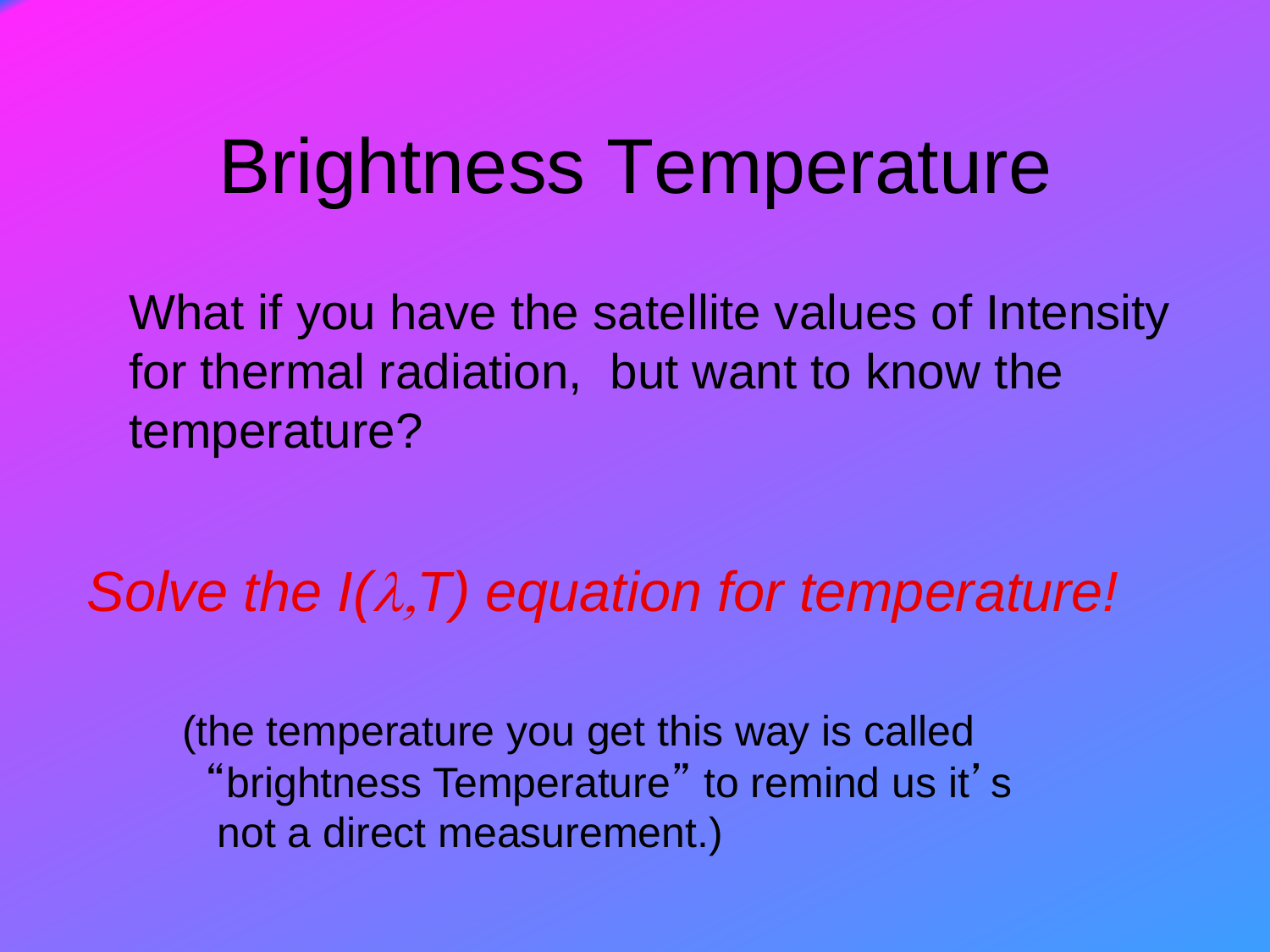#### Brightness Temperature Calculation

$$
T_B = \frac{B}{\sqrt{\ln(1 + \frac{eA}{I^{\prime^5}})}}
$$

 $A = 1.19 \times 10^8 \text{ W} \mu \text{m}^4/\text{m}^2$ 

 $B = 1.441 \times 10^4 \mu m K$ 

Wavelength in microns, Intensity in W/m<sup>2</sup>/µm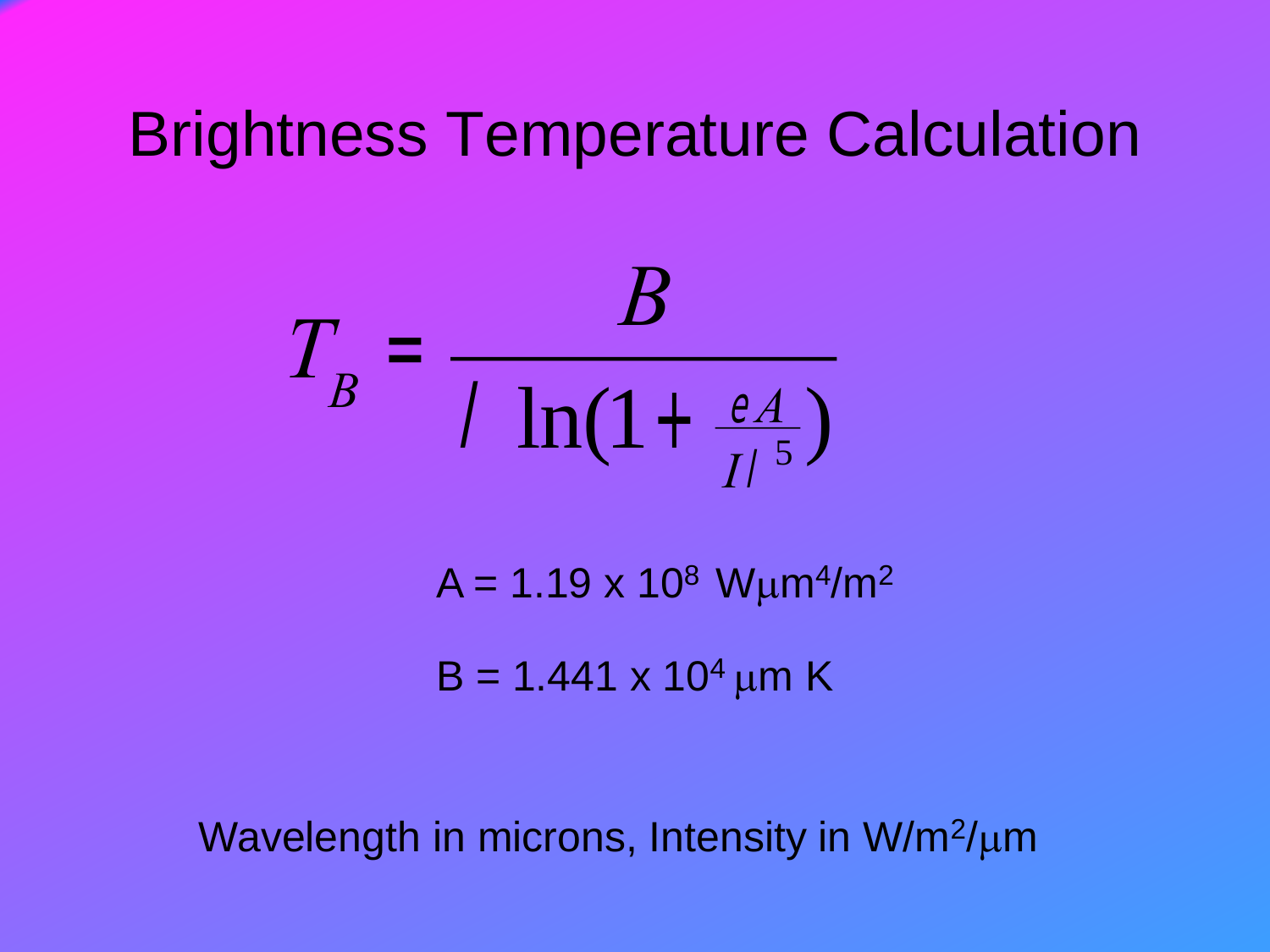### Our Temperature Guns



Collimation angle = 20° Wavelength  $= 10.3 \mu m$ Assumed emissivity  $= 0.95$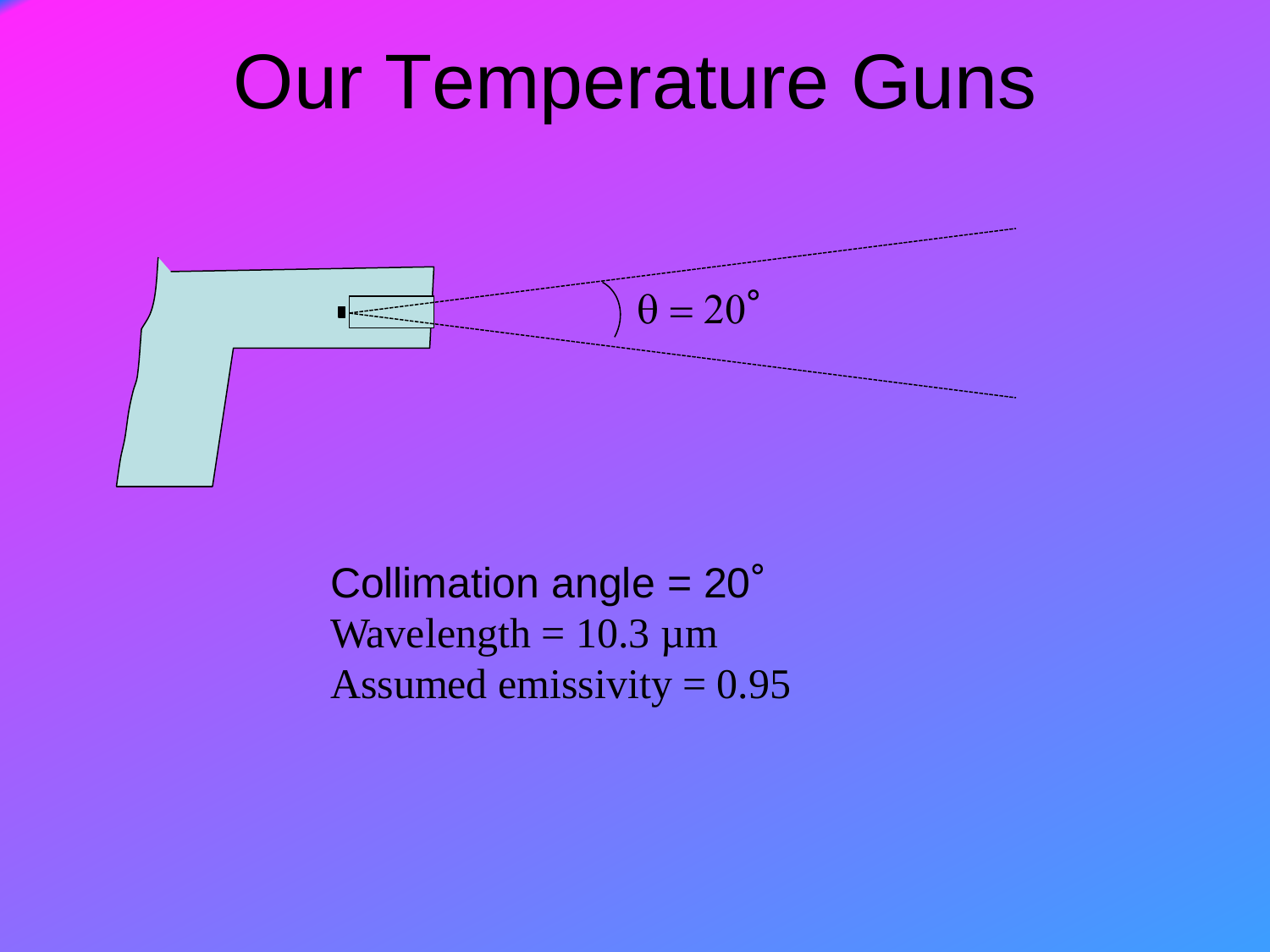

*what does the saran wrap do so that at the radiance at the detector is not just R<sup>t</sup> from the target?*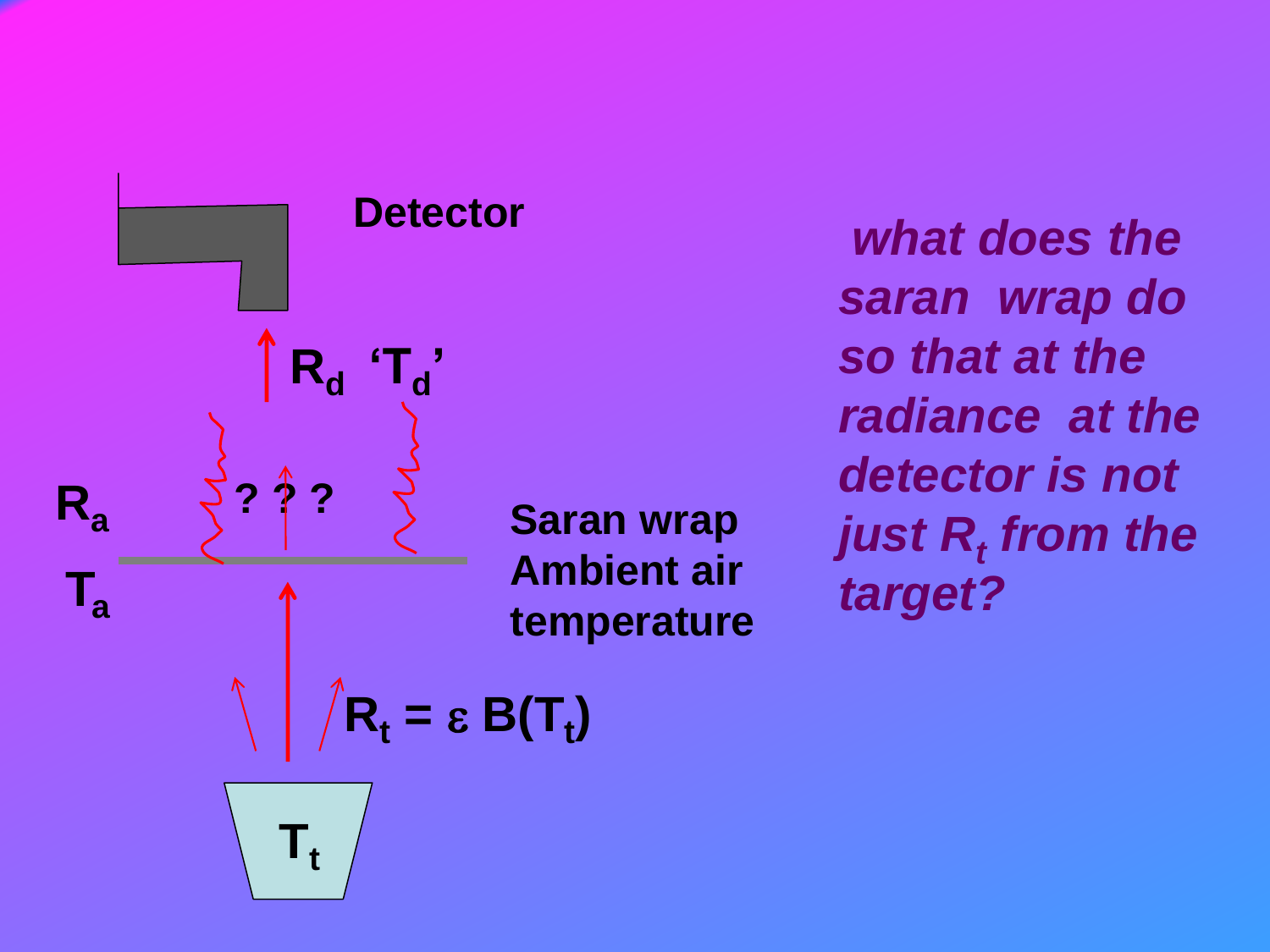**Thought Problem: We have two clouds, one very thick, the other thin enough to have an emissivity of 0.5. The situation is shown below. Assume brightness temperature is calculated from the 10 um window channel.**



**Surface T = 300 K**

**What would be a good guess for the brightness temperature of each cloud measured from above and measured from below?**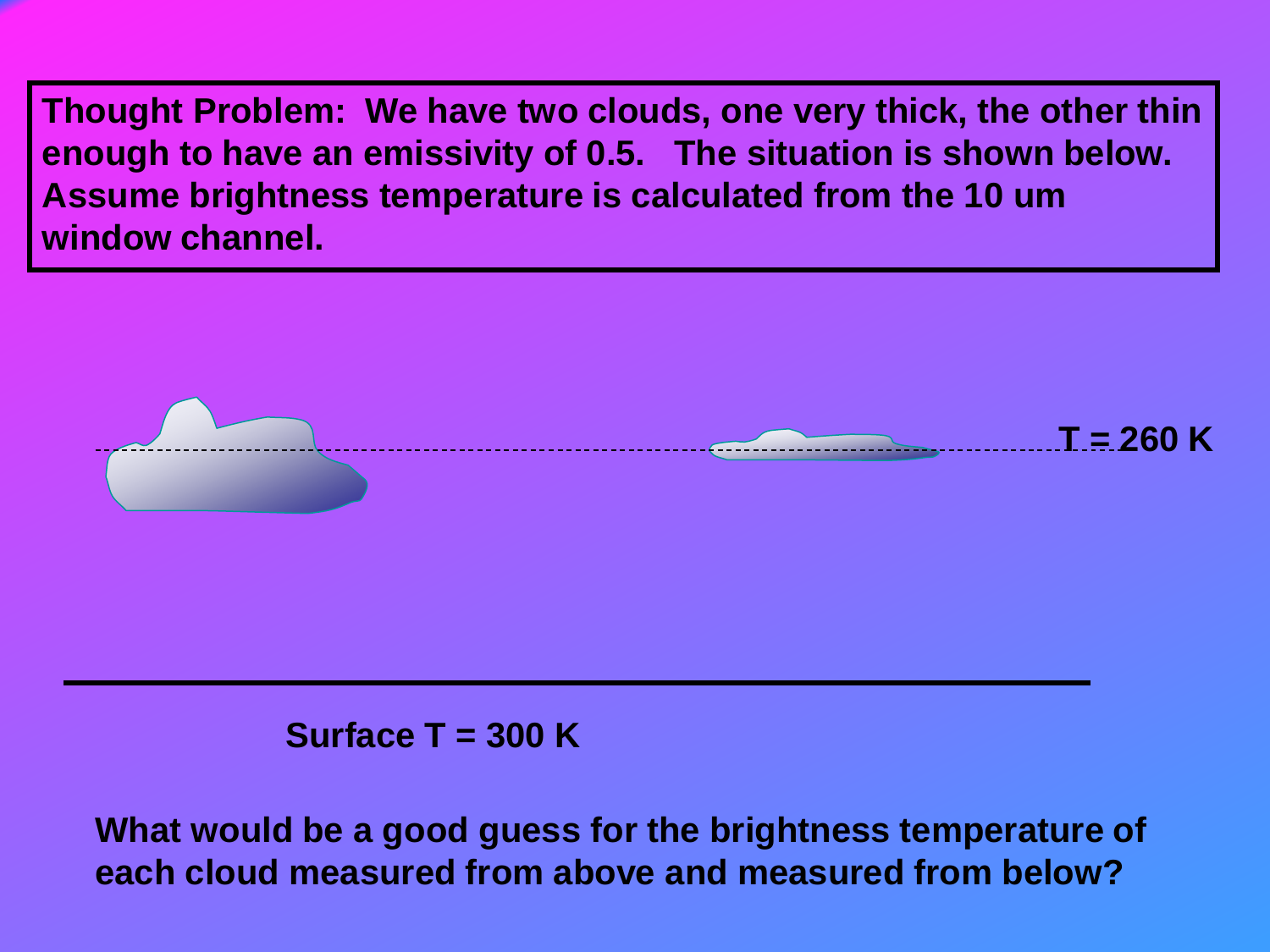#### Today's Classwork *:*

Write a function that, given the wavelength in microns, observed intensity in W/m<sup>2</sup>/µm, and the emissivity, will return the Brightness Temperature in Centigrade.

List your name in a comment at the top.

Test values: IF  $I = 8$  W/m<sup>2</sup>/ $\mu$ m; wl = 10  $\mu$ m, e = 0.9 Should Get BT = 20.7 C

Also IF:  $I = [8, 9, 7, 8.5]$ ; BT = [20.7, 27.8; 12.9, 24.3]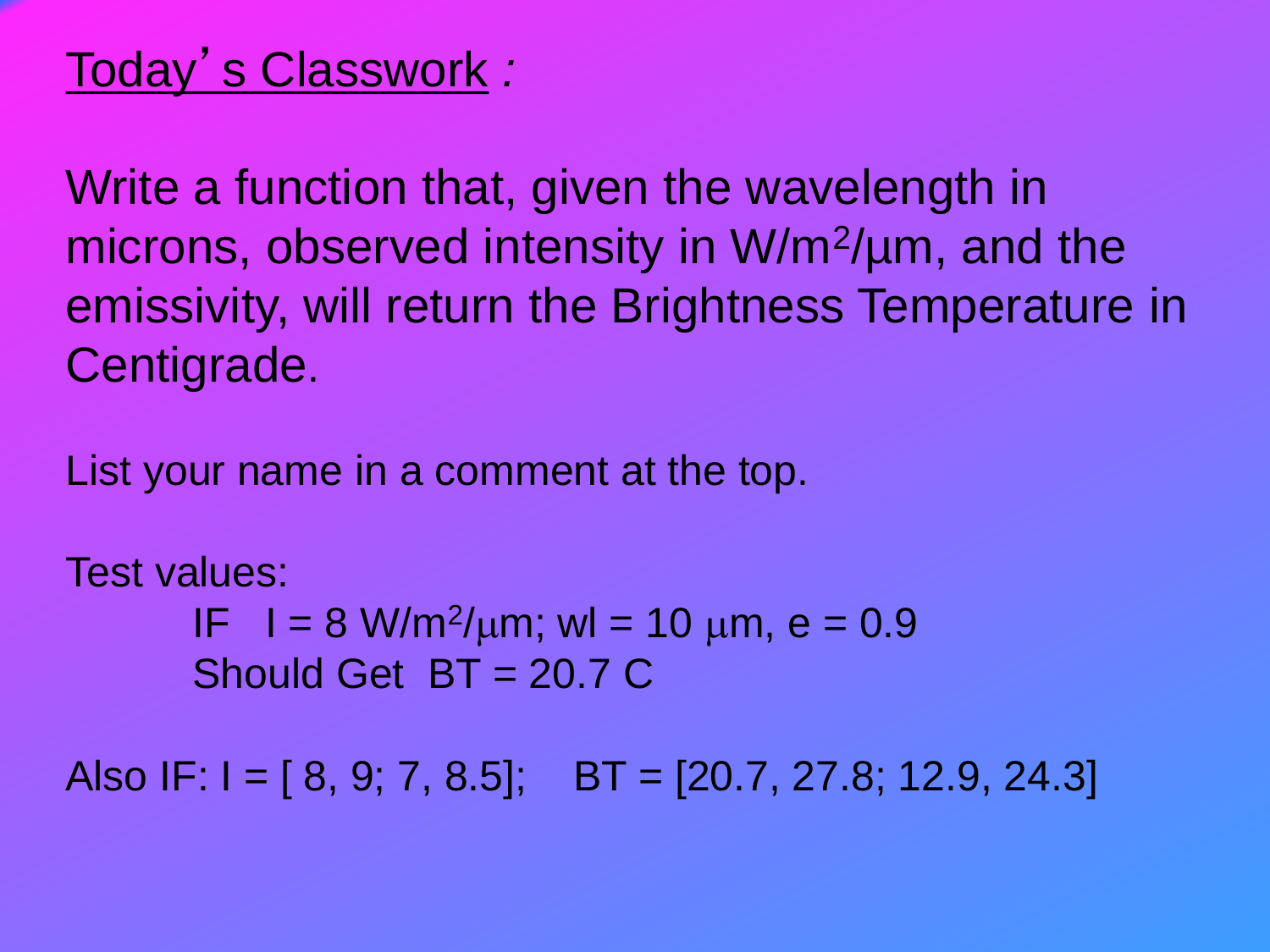# Unit Project

Write a module that will do the following:

1.Make an RGB image of New York City (save the image, initial title) 2.Calculate the brightness temperature of every pixel on the map, display with colorbar scale. (save the image with initials in title)

3.Select the cloudy pixels based on temperature, (use a histogram) and calculate the scene's cloud fraction.

4.Make a scatter plot of reflectance (and/or optical depth!) versus temperature for these cloudy pixels. (save the image with initials) 5.Make a map of NDVI, green above your chosen threshold, black below this threshold. (save the image, initials in title)

6. for non-cloud pixels, scatter plot BT vs NDVI (save the image)

Include your name in the top line of the script, and include all functions used. Write a paragraph that explains why the scatter plots look the way they do. All files can be submitted via drop box.